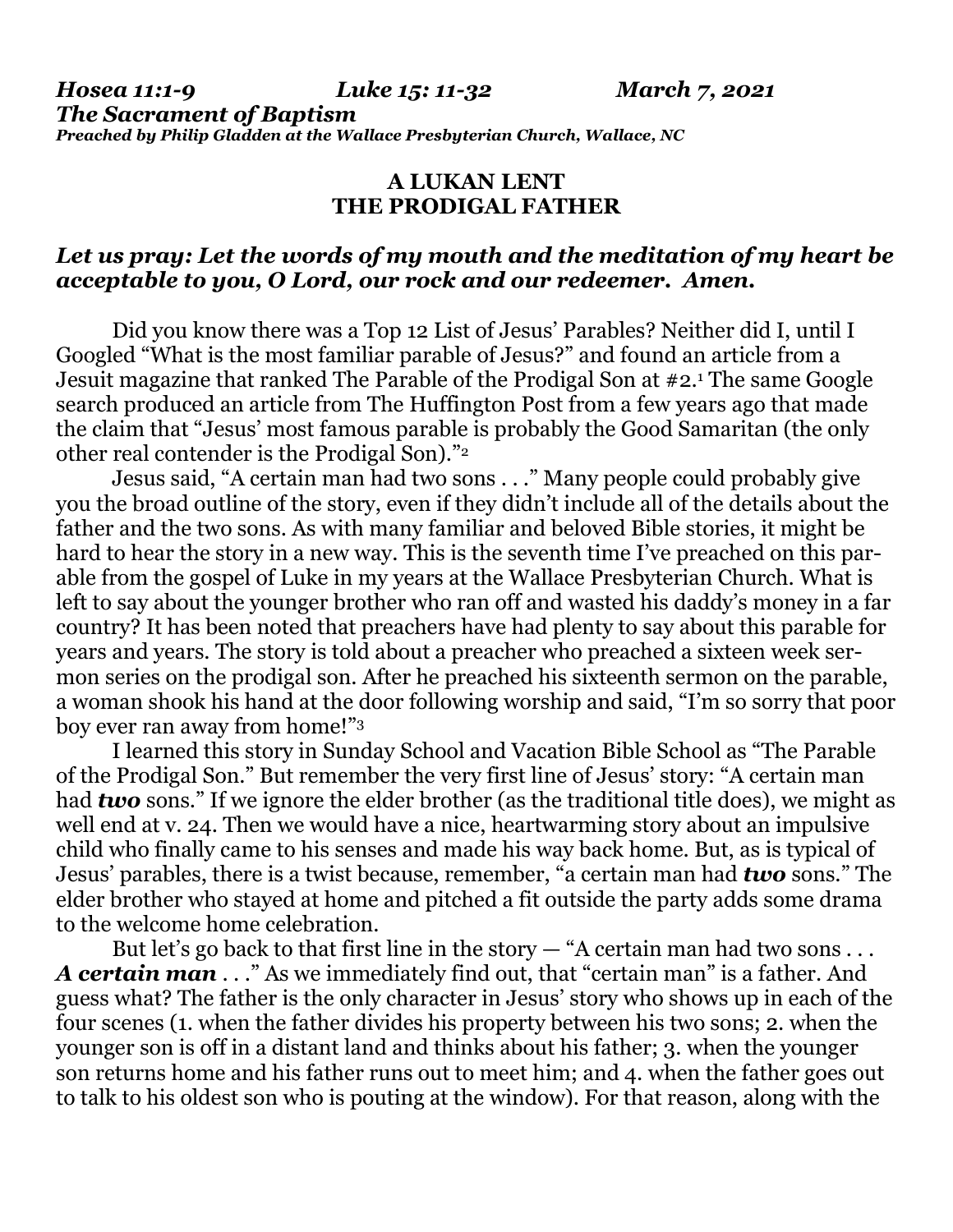way the father relates to and treats his two sons, the story more and more is being referred to as The Parable of the Loving Father.

Actually, that's a pretty good title for this story that focuses more on the father than either of his two sons. However, the more I thought about how the father acts, the more I thought "What about calling it The Prodigal Father?" Now, prodigal is not a word many of us regularly use, except maybe to talk about this Bible story. Just a reminder: prodigal means "spending money or resources freely and recklessly; wastefully extravagant; having or giving something on a lavish scale." Sure, the younger son was "prodigal" when he blew his inheritance on "dissolute living" and ended up envying the pigs their dinner. But how and why can the father be called "The Prodigal Father"?

Well, from the older brother's point of view, that's exactly who and what his father is — wastefully extravagant, spending money freely and recklessly. In fact, the big brother says that in his tirade outside the party: "But when this son of yours came back (notice that he can't even bring himself to say 'My brother . . .') . . . you killed the fatted calf." In other words, "Dad, what a waste of money, and on this no good son of yours!"

Let's not think about the father's resources in terms of money and material possessions. What else is the father "prodigal" with? Luke tells us throughout the story: the father agrees to his younger son's request for his early inheritance; the father was waiting for his boy to come home; the father ran and hugged him and kissed him and threw a party for him and celebrated and must have shouted at the top of his lungs, "for this son of mine was dead and is alive; he was lost and is found!"

And he treated his older son *in the very same way*: the father divided his property between *them* (which means the older brother has already gotten twice as much of the estate as his little brother); the father left the party and went outside to talk with his upset elder son; the father said, "Son, you are always with me, and all that is mine is yours."

The father defies all social norms and expectations of his day and community from 2,000 years ago — and maybe in most communities still today. The father is "prodigal" in his love and his generosity and his welcome — to both sons! Remember, Jesus told this parable — along with the parable about the lost sheep and the lost coin — because the Pharisees and the scribes (elder sons in every sense of the word) were grumbling and saying, "This fellow welcomes sinners and eats with them." (Luke 15:2) It kind of reminds you of the time Jesus preached in his hometown synagogue in Nazareth and his neighbors were impressed and maybe even proud of their local boy made good — that is, until Jesus started preaching about how God shows mercy and grace to the Gentiles as well as the Jews. Then the neighbors took him to the outskirts of town and tried to throw him off the cliff. (Luke 4:14-30)

What is it about God's prodigal grace that gets us so all fired up? Maybe it's because we are too often like the elder brother who viewed their father's love and grace as a zero-sum game (to use a modern analogy). Think about sharing a pie with someone. The bigger the other person's piece is, the smaller yours is going to be. In other words, a zero-sum game means one person can only win when the other person loses. Doesn't that sound a lot like the elder brother? He had already received twice as much inher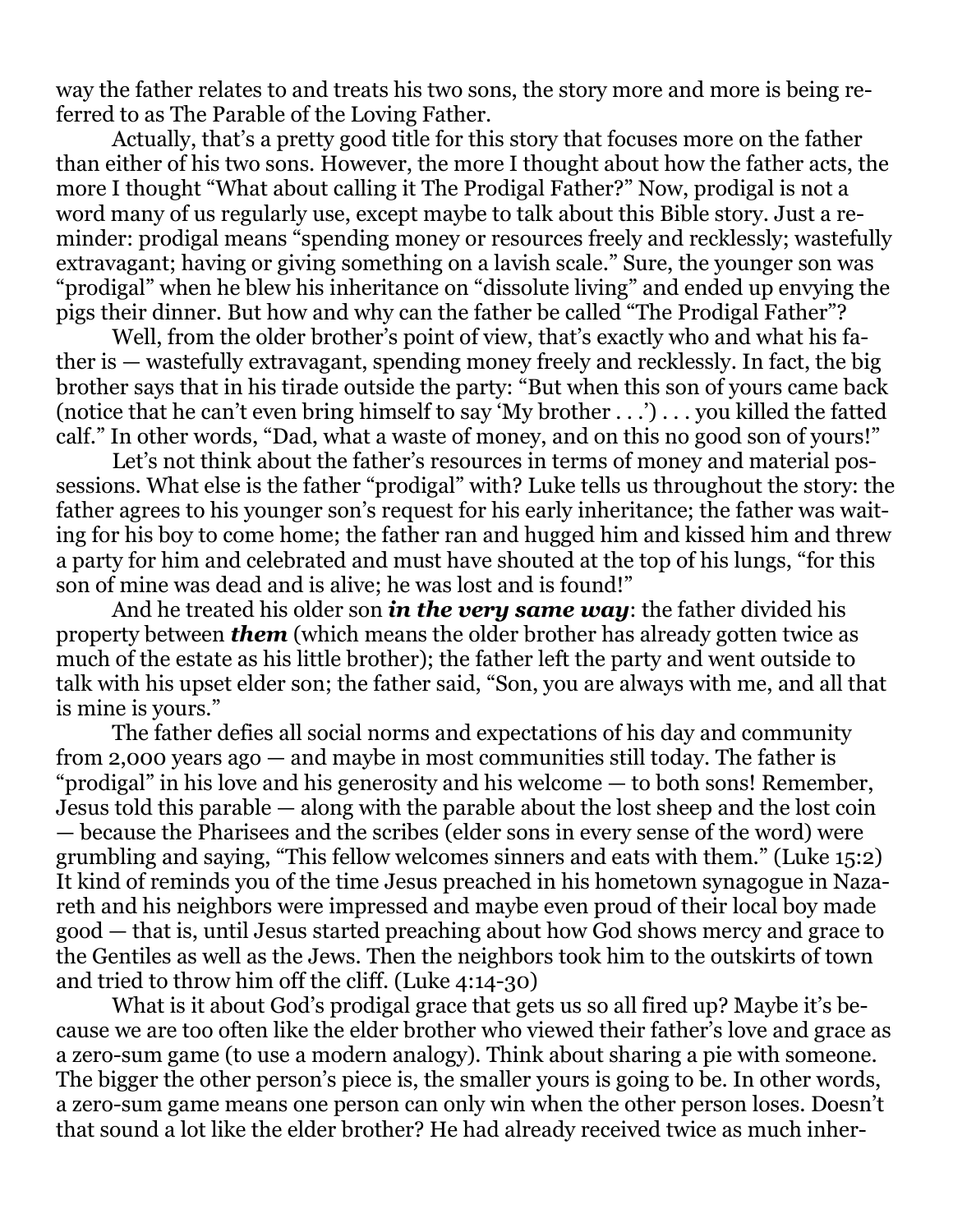itance as his little brother. He had access to everything his daddy owned. His father didn't treat him any differently than he treated his little brother. But, somehow, he felt cheated or that he had obligated his father in some way because he had stayed home, kept his nose to the grindstone, and worked hard.

John Templeton was one of the world's greatest investors, a Presbyterian elder, active in the denomination, and a board member of the American Bible Society. He established The Templeton Prize, which is the largest annual award given to an individual for an exceptional contribution to affirming life's spiritual dimension. He eloquently described how love is never a zero-sum game, and the same description applies to God's grace: "The more love we give away, the more we have left. The laws of love differ from the laws of arithmetic. Love hoarded dwindles, but love given grows."<sup>4</sup>

On this day when we celebrate the baptism of Addison Glyn Riley, we remember that a sacrament is often described as "the Word acted out." That is certainly true today as we hear about God's prodigal love, portrayed by the certain man who had two sons. Our "Directory for Worship" reminds us that "Baptism enacts and seals what the Word proclaims: God's redeeming grace offered to all people. Baptism is at once God's gift of grace, God's means of grace, and God's call to respond to that grace. . .The baptism of our young people witnesses to the truth that God claims people in love even before they are able to respond in faith."<sup>5</sup>

As we come to the baptismal font this morning, remember your own baptism. Think about God's prodigal love and welcome and grace in our lives through Jesus Christ. Think about *both* of those lost boys whom their father loved so generously as I read these words from the apostle Paul about God's prodigal love: "For while we were still weak, at the right time Christ died for the ungodly . . . God proves his love for us in that while we still were sinners Christ died for us." (Romans 5:6, 8)

A comment from the article about The Top Twelve Parables describes what the waters of baptism symbolize for our lives, not just when the water gets put on our head, but throughout all of life. The comment: "I immediately felt welcomed and have come to realize that our Father's love is perfectly described in the person of the father of the Prodigal Son. Not only was he ready to welcome me back, he was *waiting* for me, greeting me with unconditional love — not dismissing my absence, but celebrating my return, and fully embracing me, whether I deserved it or not!"<sup>6</sup>

That's who our God is . . . that's what our God does. Thanks be to God!

*Let us pray: God of the lost, the least, and all who long for home, when we wander from your ways and waste the gifts you have given us, welcome us back, we pray, so that we may celebrate and rejoice in your presence forever; through Jesus Christ your beloved Son. Amen.*